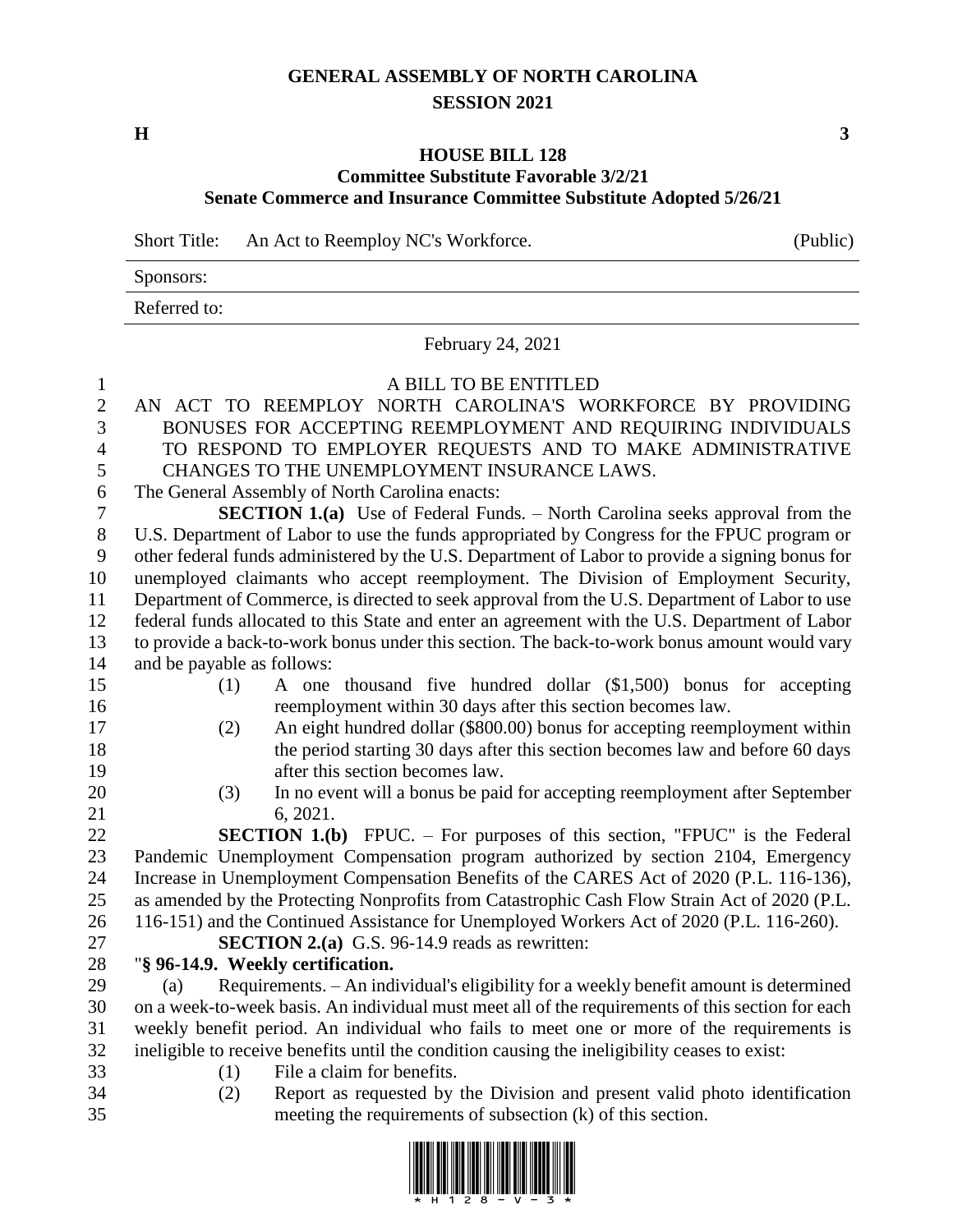| <b>General Assembly Of North Carolina</b> |     | <b>Session 2021</b>                                                                        |  |
|-------------------------------------------|-----|--------------------------------------------------------------------------------------------|--|
|                                           | (3) | Meet the work search requirements of subsection (b) of this section.                       |  |
| (b)                                       |     | Work Search Requirements. - The Division must find that the individual meets all of        |  |
|                                           |     | the following work search requirements:                                                    |  |
|                                           | (1) | The individual is able to work.                                                            |  |
|                                           | (2) | The individual is available to work.                                                       |  |
|                                           | (3) | The individual is actively seeking work.                                                   |  |
|                                           |     |                                                                                            |  |
|                                           | (4) | The individual accepts suitable work when offered.                                         |  |
| (c)                                       |     | Able to Work. – An individual is not able to work during any week that the individual      |  |
|                                           |     | is receiving or is applying for benefits under any other state or federal law based on the |  |
|                                           |     | individual's temporary total or permanent total disability.                                |  |
| (d)                                       |     | Available to Work. – An individual is not available to work during any week that one       |  |
|                                           |     | or more of the following applies:                                                          |  |
|                                           | (1) | The individual tests positive for a controlled substance. An individual tests              |  |
|                                           |     | positive for a controlled substance if all of the conditions of this subdivision           |  |
|                                           |     | apply. An employer must report an individual's positive test for a controlled              |  |
|                                           |     | substance to the Division:                                                                 |  |
|                                           |     | The test is a controlled substance examination administered under<br>a.                    |  |
|                                           |     | Article 20 of Chapter 95 of the General Statutes.                                          |  |
|                                           |     | The test is required as a condition of hire for a job.<br>$\mathbf b$ .                    |  |
|                                           |     | The job would be suitable work for the individual.<br>$\mathbf{c}$ .                       |  |
|                                           | (2) | The individual is incarcerated or has received notice to report to or is                   |  |
|                                           |     | otherwise detained in a state or federal jail or penal institution. This                   |  |
|                                           |     | subdivision does not apply to an individual who is incarcerated solely on a                |  |
|                                           |     | weekend in a county jail and who is otherwise available for work.                          |  |
|                                           | (3) | The individual is an alien and is not in satisfactory immigration status under             |  |
|                                           |     | the laws administered by the United States Department of Justice,                          |  |
|                                           |     | Immigration and Naturalization Service.                                                    |  |
|                                           | (4) | The individual is on disciplinary suspension for 30 or fewer days based on                 |  |
|                                           |     | acts or omissions that constitute fault on the part of the employee and are                |  |
|                                           |     | connected with the work.                                                                   |  |
| (e)                                       |     | Actively Seeking Work. - The Division's determination of whether an individual is          |  |
|                                           |     | actively seeking work is based upon the following:                                         |  |
|                                           |     |                                                                                            |  |
|                                           | (1) | The individual is registered for employment services, as required by the                   |  |
|                                           |     | Division.                                                                                  |  |
|                                           | (2) | The individual has engaged in an active search for employment that is                      |  |
|                                           |     | appropriate in light of the employment available in the labor market and the               |  |
|                                           |     | individual's skills and capabilities.                                                      |  |
|                                           | (3) | The individual has made at least three job contacts with potential employers               |  |
|                                           |     | during the week. An individual may satisfy one of the weekly job contacts by               |  |
|                                           |     | attending a reemployment activity offered by a local career center. The                    |  |
|                                           |     | Division shall verify the suitability of the activity for the credit and the               |  |
|                                           |     | claimant's attendance at the activity.                                                     |  |
|                                           | (4) | The individual has maintained a record of the individual's work search efforts.            |  |
|                                           |     | The record must include the potential employers contacted, the method of                   |  |
|                                           |     | contact, and the date contacted. The record must also include whether any of               |  |
|                                           |     | the potential employers have made an interview request and, if so, the                     |  |
|                                           |     | responses made under subsection (f1) of this section. The individual must                  |  |
|                                           |     | provide the record to the Division upon request.                                           |  |
| (f)                                       |     | Suitable Work. – The Division's determination of whether an employment offer is            |  |
|                                           |     | the must very besed upon the individual's length of unamplayment as follows:               |  |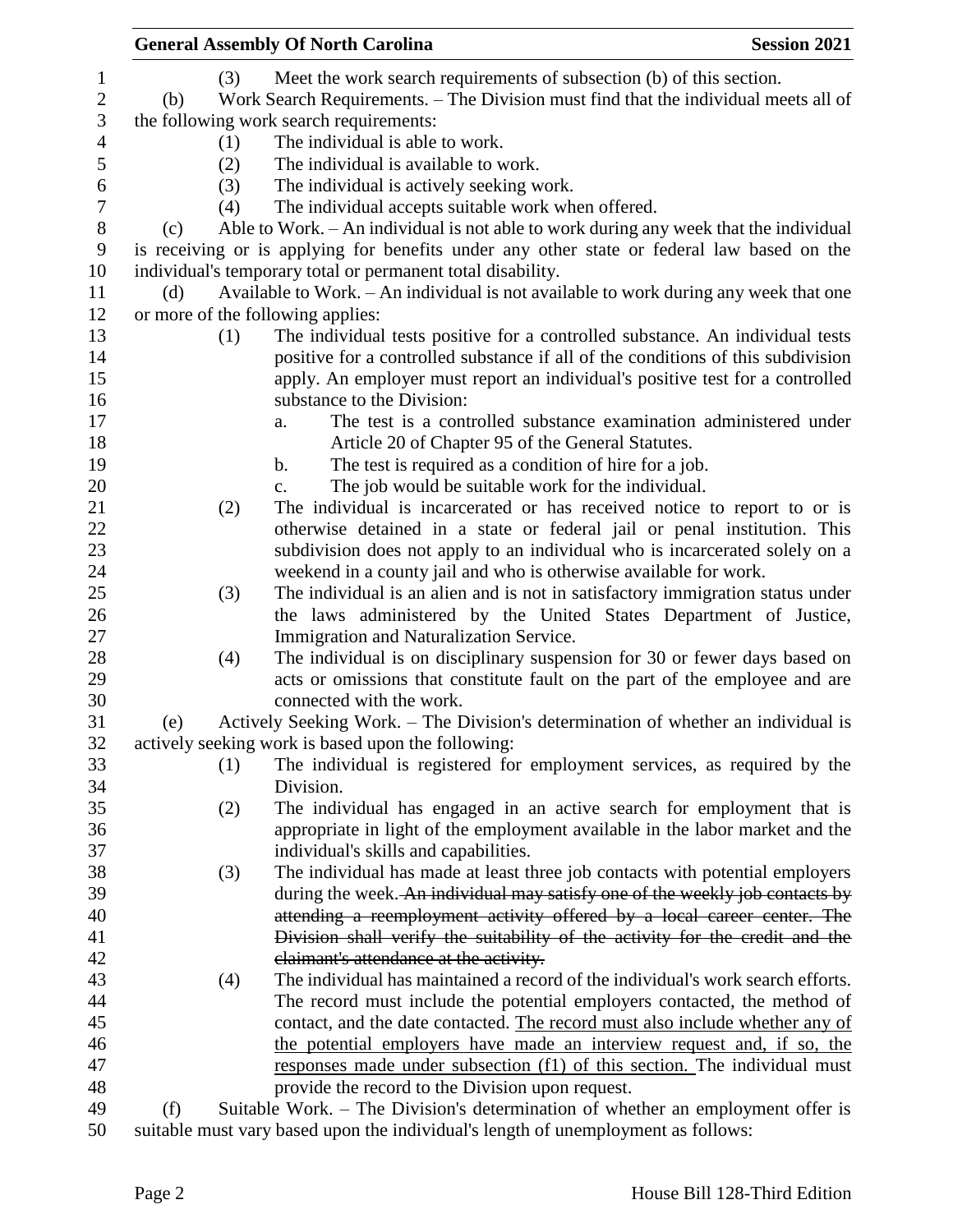|                           | <b>General Assembly Of North Carolina</b>                                                                                                                                                                                        | <b>Session 2021</b> |
|---------------------------|----------------------------------------------------------------------------------------------------------------------------------------------------------------------------------------------------------------------------------|---------------------|
| (1)                       | During the first 10 weeks of a benefit period, the Division may consider all of<br>the following:                                                                                                                                |                     |
|                           | The degree of risk involved to the individual's health, safety, and<br>a.<br>morals.                                                                                                                                             |                     |
|                           | The individual's physical fitness and prior training and experience.<br>b.<br>The individual's prospects for securing local work in the individual's<br>c.<br>customary occupation.                                              |                     |
|                           | The distance of the available work from the individual's residence.<br>d.                                                                                                                                                        |                     |
|                           | The individual's prior earnings.<br>e.                                                                                                                                                                                           |                     |
| (2)                       | During the remaining weeks of a benefit period, the Division must consider<br>any employment offer paying one hundred twenty percent (120%) of the<br>individual's weekly benefit amount to be suitable work. The weekly benefit |                     |
|                           | amount considered under this subdivision only includes benefits paid under                                                                                                                                                       |                     |
|                           | this Chapter.                                                                                                                                                                                                                    |                     |
| (f1)                      | An individual who has received an interview request by an employer offering suitable                                                                                                                                             |                     |
|                           | work under this section must respond to the employer in the following manner:                                                                                                                                                    |                     |
| (1)                       | Respond to the interview request within 48 hours using the contact                                                                                                                                                               |                     |
|                           | information provided by the employer.                                                                                                                                                                                            |                     |
| (2)                       | Schedule an interview following an interview request received under                                                                                                                                                              |                     |
|                           | subdivision (1) of this subsection within seven days if the employer has made                                                                                                                                                    |                     |
|                           | available to the individual an opportunity to interview during that same period,                                                                                                                                                 |                     |
|                           | or a period outside of seven days if mutually agreed upon by both parties.                                                                                                                                                       |                     |
| $\Omega$                  | Appear for an interview scheduled under subdivision (2) of this subsection.                                                                                                                                                      |                     |
| (4)                       | Attend any reemployment activity associated with the interview request if                                                                                                                                                        |                     |
|                           | required by an employer in their normal course of recruitment. A                                                                                                                                                                 |                     |
|                           | reemployment activity under this subdivision may include drug testing, skills                                                                                                                                                    |                     |
|                           | assessments, or other similar reemployment activities.                                                                                                                                                                           |                     |
|                           | An employer may report any violation of this subsection by an individual to the Division.                                                                                                                                        |                     |
|                           | The Division shall audit all violations reported by an employer under this subsection to determine                                                                                                                               |                     |
|                           | if the violation would impact the individual's eligibility to receive benefits. The Division shall                                                                                                                               |                     |
|                           | utilize a private third-party firm if necessary to satisfy the audit requirements of this subsection.                                                                                                                            |                     |
|                           | <b>SECTION 2.(b)</b> G.S. 96-14.11 reads as rewritten:                                                                                                                                                                           |                     |
|                           | "§ 96-14.11. Disqualification for the remaining weeks of the benefit period.                                                                                                                                                     |                     |
| (a)                       | Duration. - An individual may be disqualified from receiving benefits for the                                                                                                                                                    |                     |
|                           | remaining weeks of the claim's duration if one or more subsections of this section apply. The                                                                                                                                    |                     |
|                           | period of disqualification under this section begins with the first day of the first week after the                                                                                                                              |                     |
| disqualifying act occurs. |                                                                                                                                                                                                                                  |                     |
| (b)                       | Suitable Work. $-$ An individual is disqualified for any remaining benefits if the                                                                                                                                               |                     |
|                           | Division determines that the individual has failed, without good cause, to do one or more of the                                                                                                                                 |                     |
| following:                |                                                                                                                                                                                                                                  |                     |
| (1)                       | Apply for available suitable work when so directed by the employment office                                                                                                                                                      |                     |
|                           | of the Division.                                                                                                                                                                                                                 |                     |
| (2)                       | Accept suitable work when offered.                                                                                                                                                                                               |                     |
| (3)                       | Return to the individual's customary self-employment when so directed by the                                                                                                                                                     |                     |
|                           | Division.                                                                                                                                                                                                                        |                     |
| (b1)                      | Interview Response. – An individual is disqualified for any remaining benefits if the                                                                                                                                            |                     |
|                           | Division determines that the individual has failed, without good cause, to satisfy any of the                                                                                                                                    |                     |
|                           | requirements set forth in G.S. 96-14.9(f1) three or more times during a benefit year.                                                                                                                                            |                     |
| (c)                       | Recall After Layoff. - An individual is disqualified for any remaining benefits if it is                                                                                                                                         |                     |
|                           | determined by the Division that the individual is unemployed because the individual, without                                                                                                                                     |                     |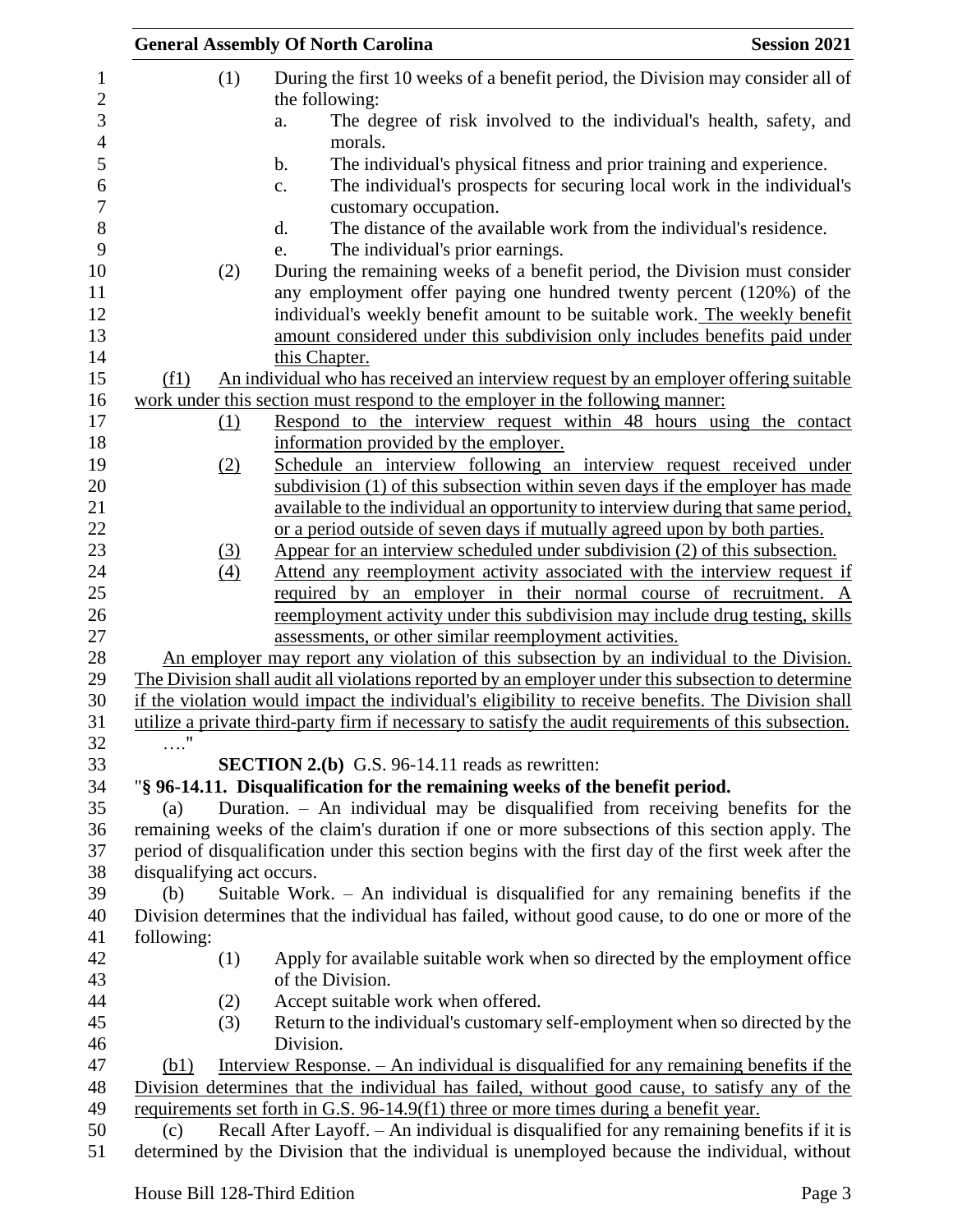|                        |     | <b>General Assembly Of North Carolina</b>                                                         | <b>Session 2021</b> |
|------------------------|-----|---------------------------------------------------------------------------------------------------|---------------------|
|                        |     | good cause attributable to the employer and after receiving notice from the employer, refused to  |                     |
|                        |     | return to work for an employer under one or more of the following circumstances:                  |                     |
|                        | (1) | The individual was recalled within four weeks after a layoff. As used in this                     |                     |
|                        |     | subdivision, the term "layoff" means a temporary separation from work due                         |                     |
|                        |     | to no work available for the individual at the time of separation from work and                   |                     |
|                        |     |                                                                                                   |                     |
|                        |     | the individual is retained on the employer's payroll and is a continuing                          |                     |
|                        |     | employee subject to recall by the employer.                                                       |                     |
|                        | (2) | The individual was recalled in a week in which the work search requirements                       |                     |
|                        |     | were satisfied under G.S. 96-14.9 $(g)$ due to job attachment."                                   |                     |
|                        |     | <b>SECTION 2.(c)</b> G.S. 96-40 reads as rewritten:                                               |                     |
|                        |     | "§ 96-40. Unemployment insurance program integrity; reporting.                                    |                     |
| (a)                    |     | Findings and Purpose. - The General Assembly finds that program integrity measures                |                     |
|                        |     | have been implemented by the Division to maximize the efficiency and effectiveness of the         |                     |
|                        |     | State's unemployment insurance program. The purpose of this section is to assure that these       |                     |
|                        |     | efforts shall include the rigorous and consistent use of business intelligence and data analytics |                     |
|                        |     | for enhanced unemployment insurance program integrity.                                            |                     |
| (b)                    |     | Required Activities. – To achieve the program integrity enhancements required by                  |                     |
|                        |     | this section, at a minimum, the Division shall do all of the following:                           |                     |
|                        | (1) | Prioritize Division program integrity efforts that maximize utilization of and                    |                     |
|                        |     | information sharing with or between these projects and initiatives in order to                    |                     |
|                        |     | prevent, detect, and reduce unemployment insurance fraud, improper                                |                     |
|                        |     | payments, overpayments, and other programmatic irregularities:                                    |                     |
|                        |     | Government Data Analytics Center (GDAC);<br>a.                                                    |                     |
|                        |     | Southeast Consortium Unemployment Insurance Benefits Initiative<br>b.                             |                     |
|                        |     | (SCUBI); and                                                                                      |                     |
|                        |     | Any other program integrity capabilities identified by the Division.<br>$\mathbf{c}$ .            |                     |
|                        | (2) | Coordinate efforts with the Office of Information Technology Services to                          |                     |
|                        |     | ensure that the Division identifies and integrates into its operations and                        |                     |
|                        |     | procedures the most effective and accurate processes and scalable tools                           |                     |
|                        |     | available to prevent payment of fraudulent, suspicious, or irregular claims.                      |                     |
|                        | (3) | Coordinate efforts with the Department of Revenue to enhance alerts                               |                     |
|                        |     | indicating circumvention of the payment of unemployment insurance taxes.                          |                     |
|                        | (4) | Coordinate efforts with the Department of Health and Human Services to                            |                     |
|                        |     | facilitate claims cross-matching and other appropriate steps to enhance                           |                     |
|                        |     | program integrity.                                                                                |                     |
|                        | (5) | Coordinate efforts with the Office of State Controller to facilitate                              |                     |
|                        |     | cross-matching and other appropriate steps using BEACON (Building                                 |                     |
|                        |     | Enterprise Access for North Carolina's Core Operation Needs).                                     |                     |
|                        |     |                                                                                                   |                     |
|                        | (6) | Audit at least twenty-five percent (25%) of all weekly certifications under                       |                     |
|                        |     | G.S. 96-14.9 filed with the Division each week. An audit performed under this                     |                     |
|                        |     | subdivision must include a review or examination of a sufficient nature to                        |                     |
|                        |     | analyze whether the certification and any associated materials are accurate and                   |                     |
|                        |     | have complied with applicable law in order to prevent, detect, and reduce                         |                     |
|                        |     | unemployment insurance fraud, improper payments, overpayments, and other                          |                     |
|                        |     | programmatic irregularities.                                                                      |                     |
| $\cdots$<br><u>(e)</u> |     | The Division shall utilize a private third-party firm if necessary to satisfy the audit           |                     |
|                        |     | requirements of subdivision (6) of subsection (b) of this section."                               |                     |
|                        |     | <b>SECTION 2.(d)</b> This section is effective when it becomes law and applies to claims          |                     |
|                        |     | with weekly certification under G.S. 96-14.9 filed on or after that date.                         |                     |
|                        |     |                                                                                                   |                     |